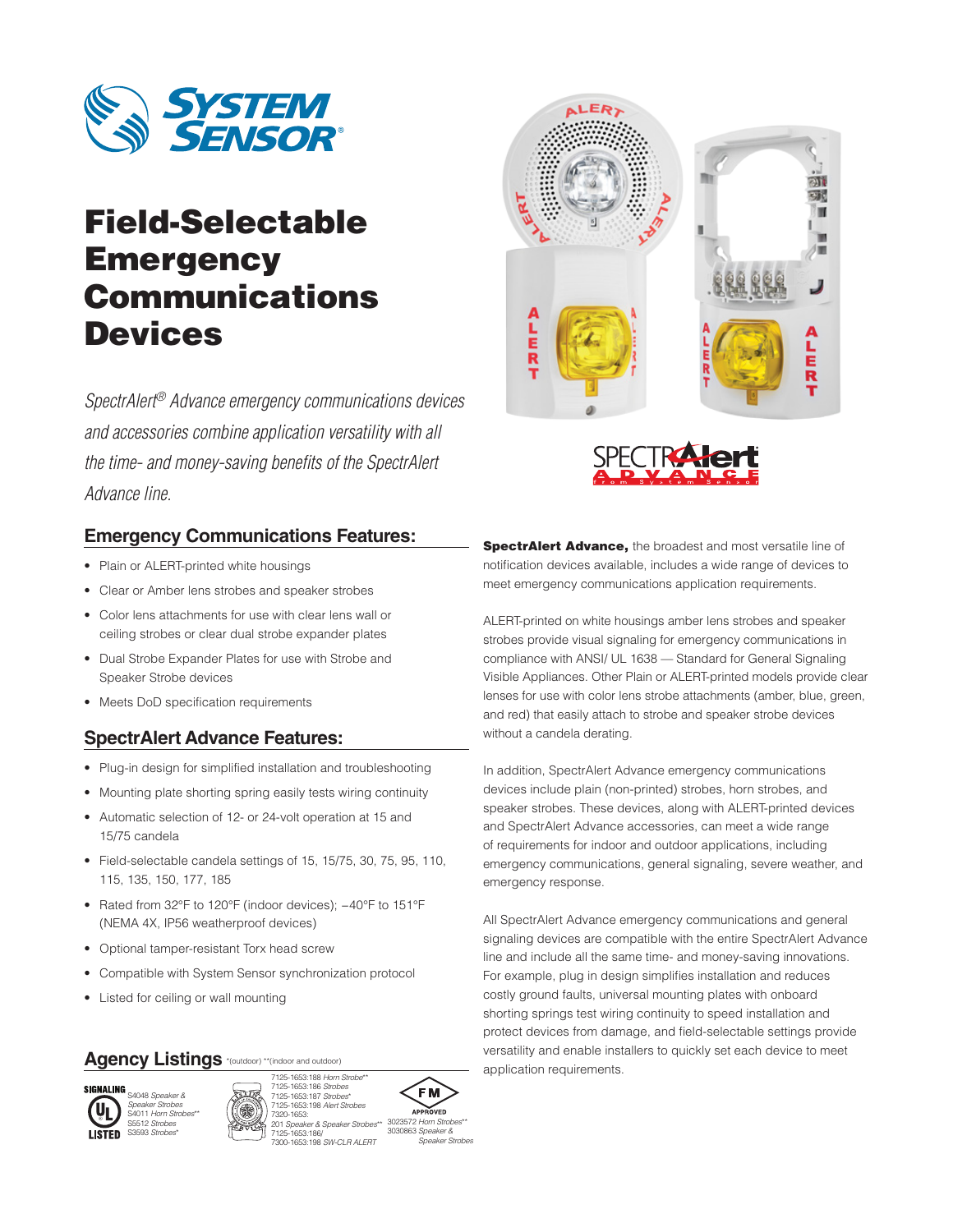### **SpectrAlert® Advance Specifications**

#### **Architectural/Engineering Specifications**

#### **General**

SpectrAlert Advance strobes and horn strobes shall mount to a standard  $4 \times 4 \times 1\frac{1}{2}$ -inch back box, 4-inch octagon back box, or double-gang back box. Two-wire products shall also mount to a single-gang 2 x 4 x 1%-inch back box. SpectrAlert Advance speaker strobes shall mount to a 4 x 4 x 21/8-inch back box. A universal mounting plate shall be used for mounting ceiling and wall products. The notification appliance circuit wiring and amplifier wiring shall terminate at the universal mounting plate. Also, SpectrAlert Advance products, when used with the Sync•Circuit™ Module accessory, shall be powered from a non-coded notification appliance circuit output and shall operate on a nominal 12 or 24 volts. When used with the Sync•Circuit Module, 12-volt-rated notification appliance circuit outputs shall operate between 8.5 and 17.5 volts; 24-volt-rated notification appliance circuit outputs shall operate between 16.5 and 33 volts. Indoor SpectrAlert Advance products shall operate between 32 and 120 degrees Fahrenheit from a regulated DC or full-wave rectified unfiltered power supply. Strobes, horn strobes, and speaker strobes shall have field-selectable candela settings, including 15, 15/75, 30, 75, 95, 110, 115, 135, 150, 177, and 185.

#### **Strobe**

The clear strobe shall be a System Sensor SpectrAlert Advance Model \_\_\_\_\_\_\_ listed to UL 1971 and shall be approved for fire protective service. Colored lens strobes shall be listed to ANSI/UL 1638 and shall be approved for Private Mode Emergency. Outdoor Strobe devices shall be listed to ANSI/UL 1638 for Private Mode Emergency. The strobe shall be wired as a primary-signaling notification appliance and comply with the Americans with Disabilities Act requirements for visible signaling appliances, flashing at1 Hz over the strobe's entire operating voltage range. The strobe light shall consist of a xenon flash tube and associated lens/reflector system.

#### **Horn Strobe Combination**

The horn strobe shall be a System Sensor SpectrAlert Advance Model \_\_\_\_\_\_\_ listed to UL 1971 and UL 464 and shall be approved for fire protective service. The horn strobe shall be wired as a primary-signaling notification appliance and comply with the Americans with Disabilities Act requirements for visible signaling appliances, flashing at 1 Hz over the strobe's entire operating voltage range. The strobe light shall consist of a xenon flash tube and associated lens/reflector system. The horn shall have three audibility options and an option to switch between a temporal three-pattern and a non-temporal (continuous) pattern. These options shall be set by a multiple position switch. The horn and horn strobe models shall operate on a coded or non-coded power supply.

#### **Speaker Strobe Combination**

The speaker strobe shall be a System Sensor SpectrAlert Advance Model \_\_\_\_\_\_\_\_\_\_\_ listed to UL 1480 and UL 1971 and be approved for fire protective signaling systems. Speaker shall be capable of operating at 25.0 or 70.7 nominal Vrms selected via rotary switch, and shall have a frequency range of 400 to 4,000 Hz. Speaker shall have power taps that are selected by rotary switch. The strobe shall comply with the NFPA 72 requirements for visible signaling appliances, flashing at 1 Hz over the strobe's entire operating voltage range. The strobe light shall consist of a xenon flash tube and associated lens/reflector system.

#### **Outdoor Products**

SpectrAlert Advance outdoor strobes, horn strobes, and speaker strobes shall be listed for outdoor use by UL and shall operate between minus 40 degrees and 151 degrees Fahrenheit. The products shall be listed for use with a System Sensor outdoor/weatherproof back box with half-inch and three-fourths-inch conduit entries.

#### **Synchronization Module**

The module shall be a System Sensor Sync•Circuit model MDL3 listed to UL 464 and shall be approved for fire protective service. The module shall synchronize SpectrAlert strobes at 1 Hz and horns at temporal three. Also, while operating the strobes, the module shall silence the horns on horn strobe models over a single pair of wires. The module shall mount to a 411/16 x 411/16 x 21/8-inch back box. The module shall also control two Style Y (class B) circuits or one Style Z (class A) circuit. The module shall synchronize multiple zones. Daisy chaining two or more synchronization modules together will synchronize all the zones they control. The module shall not operate on a coded power supply.

#### **Color Lens Strobe Attachment**

The System Sensor SpectrAlert Advance color lens attachments shall be approved for fire protective service as listed in UL 1638. The lens attachments shall only be used with (plain non-fire-printed) System Sensor strobe devices. They shall mount to any wall or ceiling strobe and be rated from minus 35 degrees to 151 degrees Fahrenheit.

| <b>Physical Specifications</b>                          |                                                         |                                                     |       |         |  |  |
|---------------------------------------------------------|---------------------------------------------------------|-----------------------------------------------------|-------|---------|--|--|
| <b>Standard Operating Temperature</b>                   | 32°F to 120°F                                           |                                                     |       |         |  |  |
| <b>K Series Operating Temperature</b>                   | $-40^{\circ}$ F to 151 $^{\circ}$ F                     |                                                     |       |         |  |  |
| <b>Humidity Range</b>                                   |                                                         | 10 to 93% non-condensing (indoor models)            |       |         |  |  |
| <b>Dimensions Wall-Mount</b>                            | $5.6"$ L x 4.7" W x 2.5" D                              |                                                     |       |         |  |  |
| <b>Strobe and Horn Strobe (including lens)</b>          |                                                         |                                                     |       |         |  |  |
| <b>SPS Speaker Strobe</b>                               |                                                         | 6.0"L x 5.0" W x 4.7"D (including lens and speaker) |       |         |  |  |
| <b>Dimensions Ceiling-Mount Strobe (including lens)</b> | 6.8" diameter x 2.5" D                                  |                                                     |       |         |  |  |
| <b>Electrical/Operating Specifications</b>              |                                                         |                                                     |       |         |  |  |
| <b>Nominal Voltage (strobes and horn strobes)</b>       |                                                         | Regulated 12 DC/FWR or regulated 24 DC/FWR          |       |         |  |  |
| <b>Nominal Voltage (speakers)</b>                       | 25 V or 70.7 V (nominal)                                |                                                     |       |         |  |  |
| <b>Maximum Supervisory Voltage (speakers)</b>           | 50 VDC                                                  |                                                     |       |         |  |  |
| <b>Operating Voltage Range</b>                          | 8 to 17.5 V (12 V nominal) or 17 to 33 V (24 V nominal) |                                                     |       |         |  |  |
| <b>Operating Voltage Range with MDL3</b>                | 8.5 to 17.5 (12V nominal) or 16.5 to 33V (24V nominal)  |                                                     |       |         |  |  |
| <b>Strobe Flash Rate</b>                                | 1 flash per second                                      |                                                     |       |         |  |  |
| <b>Speaker Frequency Range</b>                          | 400 to 4,000 Hz                                         |                                                     |       |         |  |  |
| <b>Speaker Power</b>                                    | $\frac{1}{4}$ , $\frac{1}{2}$ , 1, 2 watts              |                                                     |       |         |  |  |
| <b>Speaker Sound Ouput</b>                              |                                                         |                                                     |       |         |  |  |
| UL Reverberant (dBA @ 10 ft.)                           | 2 W                                                     | 1 W                                                 | 1/2 W | $1/4$ W |  |  |
| <b>Wall-Mount SPS Series</b>                            | 85                                                      | 82                                                  | 79    | 76      |  |  |
| <b>Wall-Mount SPV Series</b>                            | 90                                                      | 87                                                  | 84    | 81      |  |  |
| <b>Ceiling-Mount SPC Series</b>                         | 86                                                      | 83                                                  | 80    | 77      |  |  |
| <b>Ceiling-Mount SPCV Series</b>                        | 90                                                      | 87                                                  | 84    | 81      |  |  |
|                                                         |                                                         |                                                     |       |         |  |  |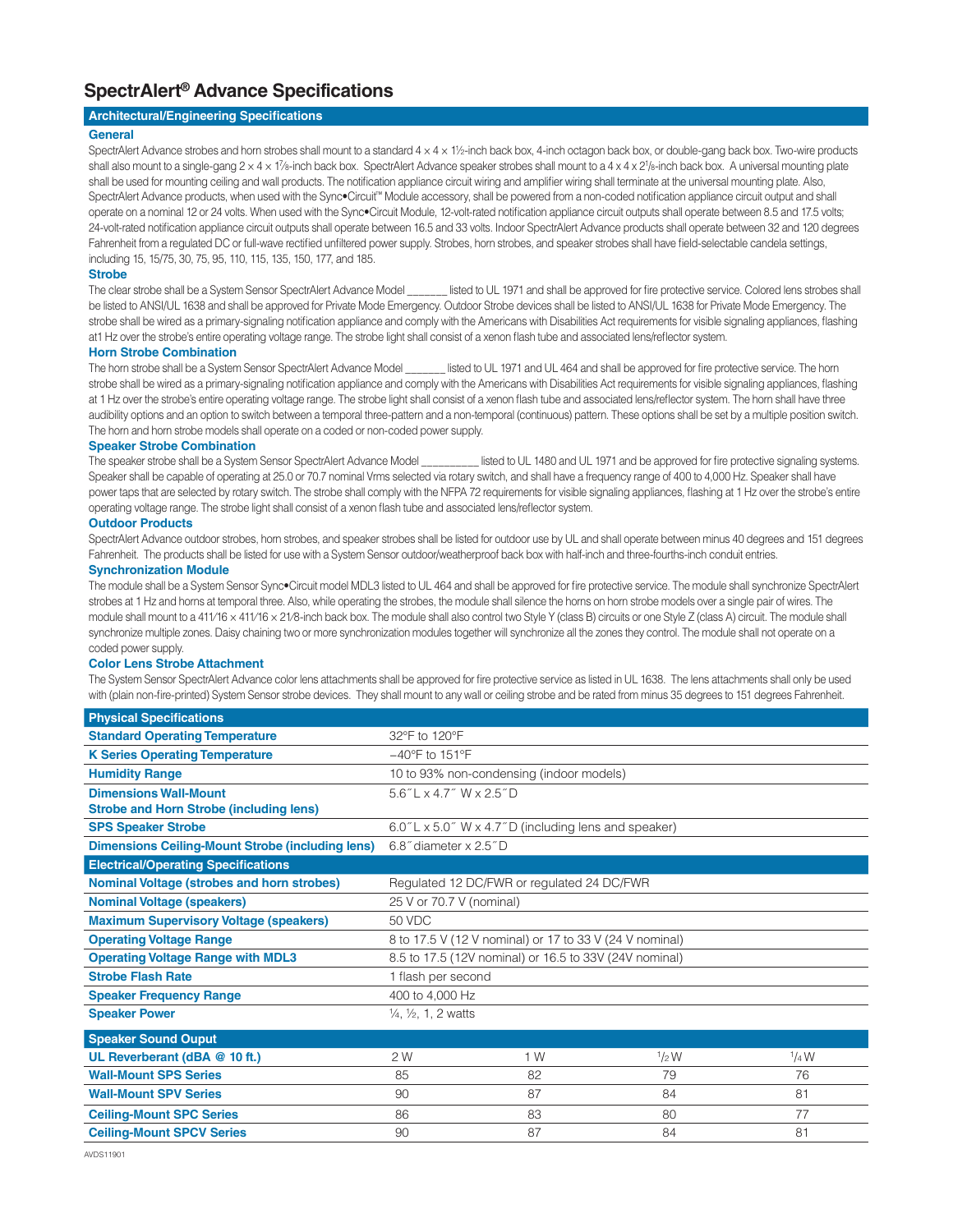### **UL Current Draw Data**

| UL Max. Strobe Current Draw (mA RMS) |                |              |            |                    |            |  |
|--------------------------------------|----------------|--------------|------------|--------------------|------------|--|
|                                      |                | 8-17.5 Volts |            | <b>16-33 Volts</b> |            |  |
|                                      | <b>Candela</b> | <b>DC</b>    | <b>FWR</b> | <b>DC</b>          | <b>FWR</b> |  |
| <b>Standard Candela Range</b>        | 15             | 123          | 128        | 66                 | 71         |  |
|                                      | 15/75          | 142          | 148        | 77                 | 81         |  |
|                                      | 30             | <b>NA</b>    | <b>NA</b>  | 94                 | 96         |  |
|                                      | 75             | <b>NA</b>    | <b>NA</b>  | 158                | 153        |  |
|                                      | 95             | <b>NA</b>    | <b>NA</b>  | 181                | 176        |  |
|                                      | 110            | <b>NA</b>    | <b>NA</b>  | 202                | 195        |  |
|                                      | 115            | <b>NA</b>    | <b>NA</b>  | 210                | 205        |  |
| <b>High Candela Range</b>            | 135            | <b>NA</b>    | <b>NA</b>  | 228                | 207        |  |
|                                      | 150            | <b>NA</b>    | <b>NA</b>  | 246                | 220        |  |
|                                      | 177            | <b>NA</b>    | <b>NA</b>  | 281                | 251        |  |
|                                      | 185            | <b>NA</b>    | <b>NA</b>  | 286                | 258        |  |

#### **UL Max. Current Draw (mA RMS), 2-Wire Horn Strobe, Standard Candela Range (15–115 cd)**

|                        | 8-17.5 Volts |       |     | <b>16-33 Volts</b> |     |     |     |     |     |
|------------------------|--------------|-------|-----|--------------------|-----|-----|-----|-----|-----|
| <b>DC</b> Input        | 15           | 15/75 | 15  | 15/75              | 30  | 75  | 95  | 110 | 115 |
| Temporal High          | 137          | 147   | 79  | 90                 | 107 | 176 | 194 | 212 | 218 |
| <b>Temporal Medium</b> | 132          | 144   | 69  | 80                 | 97  | 157 | 182 | 201 | 210 |
| Temporal Low           | 132          | 143   | 66  | 77                 | 93  | 154 | 179 | 198 | 207 |
| Non-Temporal High      | 141          | 152   | 91  | 100                | 116 | 176 | 201 | 221 | 229 |
| Non-Temporal Medium    | 133          | 145   | 75  | 85                 | 102 | 163 | 187 | 207 | 216 |
| Non-Temporal Low       | 131          | 144   | 68  | 79                 | 96  | 156 | 182 | 201 | 210 |
| <b>FWR Input</b>       |              |       |     |                    |     |     |     |     |     |
| <b>Temporal High</b>   | 136          | 155   | 88  | 97                 | 112 | 168 | 190 | 210 | 218 |
| <b>Temporal Medium</b> | 129          | 152   | 78  | 88                 | 103 | 160 | 184 | 202 | 206 |
| Temporal Low           | 129          | 151   | 76  | 86                 | 101 | 160 | 184 | 194 | 201 |
| Non-Temporal High      | 142          | 161   | 103 | 112                | 126 | 181 | 203 | 221 | 229 |
| Non-Temporal Medium    | 134          | 155   | 85  | 95                 | 110 | 166 | 189 | 208 | 216 |
| Non-Temporal Low       | 132          | 154   | 80  | 90                 | 105 | 161 | 184 | 202 | 211 |

#### **UL Max. Current Draw (mA RMS), 2-Wire Horn Strobe, High Candela Range (135–185 cd)**

|                        | <b>16-33 Volts</b> |     |     |     |                        | <b>16-33 Volts</b> |     |     |     |
|------------------------|--------------------|-----|-----|-----|------------------------|--------------------|-----|-----|-----|
| <b>DC</b> Input        | 135                | 150 | 177 | 185 | <b>FWR Input</b>       | 135                | 150 | 177 | 185 |
| Temporal High          | 245                | 259 | 290 | 297 | Temporal High          | 215                | 231 | 258 | 265 |
| <b>Temporal Medium</b> | 235                | 253 | 288 | 297 | <b>Temporal Medium</b> | 209                | 224 | 250 | 258 |
| Temporal Low           | 232                | 251 | 282 | 292 | Temporal Low           | 207                | 221 | 248 | 256 |
| Non-Temporal High      | 255                | 270 | 303 | 309 | Non-Temporal High      | 233                | 248 | 275 | 281 |
| Non-Temporal Medium    | 242                | 259 | 293 | 299 | Non-Temporal Medium    | 219                | 232 | 262 | 267 |
| Non-Temporal Low       | 238                | 254 | 291 | 295 | Non-Temporal Low       | 214                | 229 | 256 | 262 |
|                        |                    |     |     |     |                        |                    |     |     |     |

### **Candela Derating/Outdoor Devices**

## **Horn Tones and Sound Output Data**

| <b>Strobe Output (cd)</b> |                         |  |  |  |  |  |  |
|---------------------------|-------------------------|--|--|--|--|--|--|
| <b>Listed Candela</b>     | Candela rating at -40°F |  |  |  |  |  |  |
| 15                        |                         |  |  |  |  |  |  |
| 15/75                     | Do not use below 32°F   |  |  |  |  |  |  |
| 30                        |                         |  |  |  |  |  |  |
| 75                        | 44                      |  |  |  |  |  |  |
| 95                        | 70                      |  |  |  |  |  |  |
| 110                       | 110                     |  |  |  |  |  |  |
| 115                       | 115                     |  |  |  |  |  |  |
| 135                       | 135                     |  |  |  |  |  |  |
| 150                       | 150                     |  |  |  |  |  |  |
| 177                       | 177                     |  |  |  |  |  |  |
| 185                       | 185                     |  |  |  |  |  |  |

**Horn and Horn Strobe Output (dBA)**

|                 |                  |        | $8 - 17.5$   |            | $16 - 33$    |            | <b>24-Volt Nominal</b> |                    |     |                 |  |
|-----------------|------------------|--------|--------------|------------|--------------|------------|------------------------|--------------------|-----|-----------------|--|
| <b>Switch</b>   | <b>Sound</b>     |        | <b>Volts</b> |            | <b>Volts</b> |            |                        | <b>Reverberant</b> |     | <b>Anechoic</b> |  |
| <b>Position</b> | <b>Pattern</b>   | dB     | DC           | <b>FWR</b> | DC           | <b>FWR</b> | DC                     | <b>FWR</b>         | DC  | <b>FWR</b>      |  |
| 1               | Temporal         | High   | 78           | 78         | 84           | 84         | 88                     | 88                 | 99  | 98              |  |
| $\overline{c}$  | Temporal         | Medium | 75           | 75         | 80           | 80         | 86                     | 86                 | 96  | 96              |  |
| 3               | Temporal         | Low    | 71           | 71         | 76           | 76         | 81                     | 79                 | 94  | 89              |  |
| $\overline{4}$  | Non-<br>Temporal | High   | 82           | 82         | 88           | 88         | 93                     | 92                 | 100 | 100             |  |
| 5               | Non-<br>Temporal | Medium | 78           | 78         | 85           | 85         | 90                     | 89                 | 98  | 98              |  |
| 6               | Non-<br>Temporal | Low    | 73           | 74         | 81           | 81         | 86                     | 84                 | 96  | 92              |  |
| 7 <sup>†</sup>  | Coded            | High   | 82           | 82         | 88           | 88         | 93                     | 92                 | 101 | 101             |  |
| 8 <sup>†</sup>  | Coded            | Medium | 78           | 78         | 85           | 85         | 90                     | 89                 | 97  | 98              |  |
| 9†              | Coded            | Low    | 74           | 75         | 81           | 81         | 85                     | 83                 | 96  | 92              |  |

For K series products used at low temperatures, listed candela ratings must be reduced in accordance with this table.

†Settings 7, 8 and 9 are not available on 2-wire horn strobe.